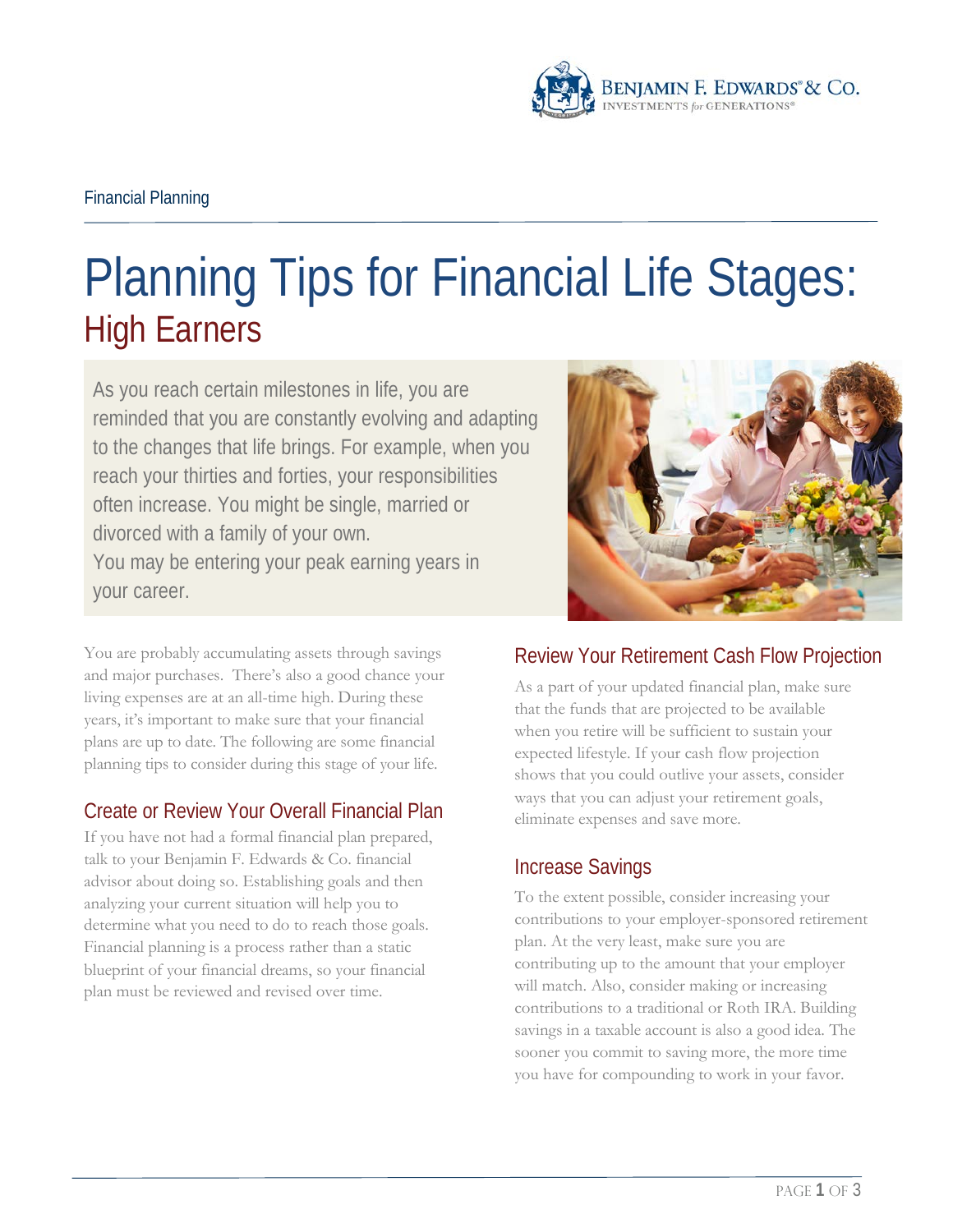

#### Financial Planning

#### Review Your Budget

Your budget may be on autopilot right now, but it's still important to review it periodically to see if there are expenses that you might be able to reduce or eliminate in order to save more for the future.



#### Review Your Investment Allocation

As you age, your investment allocation will probably need to be tweaked. Generally speaking, you'll want to reduce equity exposure and increase your fixed income holdings in order to preserve principal as you move closer to retirement. In addition, certain milestones such as the birth of a child or grandchild or a job change will often cause a shift in your financial goals and/or risk tolerance. It's important that your investment allocation reflects any changes that have occurred.

## Review Your Estate Planning Documents

Make sure that your documents are up to date and reflect your current situation and wishes. For example, if you've recently had a child, you should have a legal guardian named for that child in case something happens to you. If you don't have documents in place, ask your Benjamin F. Edwards & Co. financial advisor for the report titled "Essential Estate Planning Documents" that includes information on basic documents most people need and then meet with your attorney to determine what's appropriate for your situation.

#### Review Your Auto and Homeowner's Insurance Policies

Make sure that your coverage is sufficient. Life events such as the addition of a teenaged driver could warrant higher auto policy limits. Also, as you accumulate assets and your net worth and income increase, your auto and homeowner's policies may not provide enough coverage. Talk to your insurance agent to see if your particular situation would benefit from the additional liability coverage of an umbrella policy.

#### Review Your Disability Insurance Coverage

Disability insurance is a must for anyone who relies on earned income to live. As you develop in your career and your earnings increase, it becomes even more crucial to have sufficient disability insurance coverage. If you become disabled, the insurance benefits will provide an income stream to replace your earnings. No matter what your age, accidents and illness can happen and you should be prepared.

## Consider Life Insurance Protection

If you have a family of your own, you will probably want to provide for them after you're gone. Life insurance is a great way to provide a replacement for lost earnings due to premature death.

Many people don't think about the many expenses that can arise shortly after an untimely death. Funeral expenses, medical bills and other unpaid bills can accumulate quickly. Life insurance proceeds can be a great way to provide liquidity to cover those types